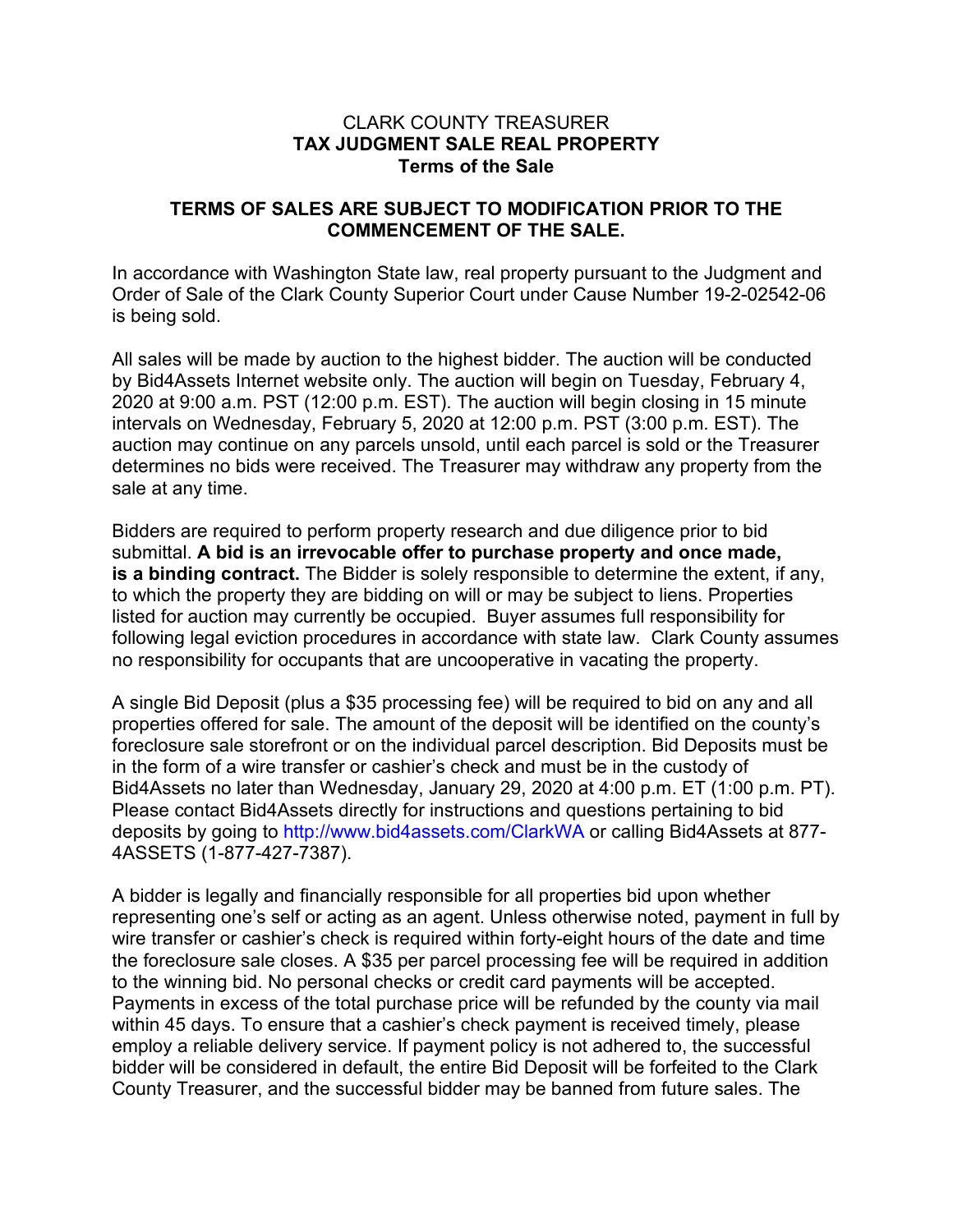Clark County Treasurer reserves the right to pursue all available legal remedies against a non-paying bidder.

Washington State law prohibits county officers and employees from directly or indirectly purchasing property at this sale.

All bidders must complete the deed information by Thursday, February 8, 2020. A Treasurer's Tax Deed will be issued within thirty (30) days of the close of the auction. All fees to complete and record the deed are included in the minimum bid amount. Title companies may not insure for a period of three years following the foreclosure sale. A quiet title process may be obtained through the courts.

The County does not guarantee that all properties are buildable lots. Per RCW 84.64.080 all properties are offered for sale on an "as is" basis without any guarantee or warranty, expressed or implied. It is the responsibility of the purchaser to do their own research as to the use of the properties for their intended purpose and to inspect the property personally to determine if it will be suitable for the purposes for which it is purchased.

The County has posted physical notice on all accessible properties, and to the best of our knowledge the County has accurately identified those properties. The Treasurer is not responsible for identifying or locating for prospective buyers properties that are being auctioned.

## **Competing Liens**

These sales may be subject to special assessment liens of other taxing districts, code enforcement liens, federal liens, and other government liens not extinguished by this sale, whether known or unknown. Properties that have an IRS, City L.I.D. or U.L.I.D. lien against them, where known, have been listed on-line. The IRS has the right to acquire the property within 120 days of this sale by reimbursing the purchaser. There may be additional unknown liens. Recorded easements are not extinguished by a tax sale.

## **Redemption Rights**

No one claiming any right, title, interest or estate in property may redeem at this time or hereafter. An exception is made for minors or persons adjudicated to be legally incompetent who can redeem their property at any time within three (3) years after the date of sale.

## **Unsold Property**

If no bid is made on a property or is unsold, the Treasurer may open the bidding again the following week starting Thursday, February 13, 2020 at 8:00 a.m PST (11: 00 a.m EST). The bidding will close on February 14, 2020; closing times may vary; check listing for details. Bidders participating in the re-offer that have not remitted a bid deposit from the original auction must submit their deposit to Bid4Assets via wire transfer by February 12, 2020. A successful bidder must remit payment to Bid4Assets by Friday, February 15, 2020. The Treasurer may withdraw any property from the sale at any time.